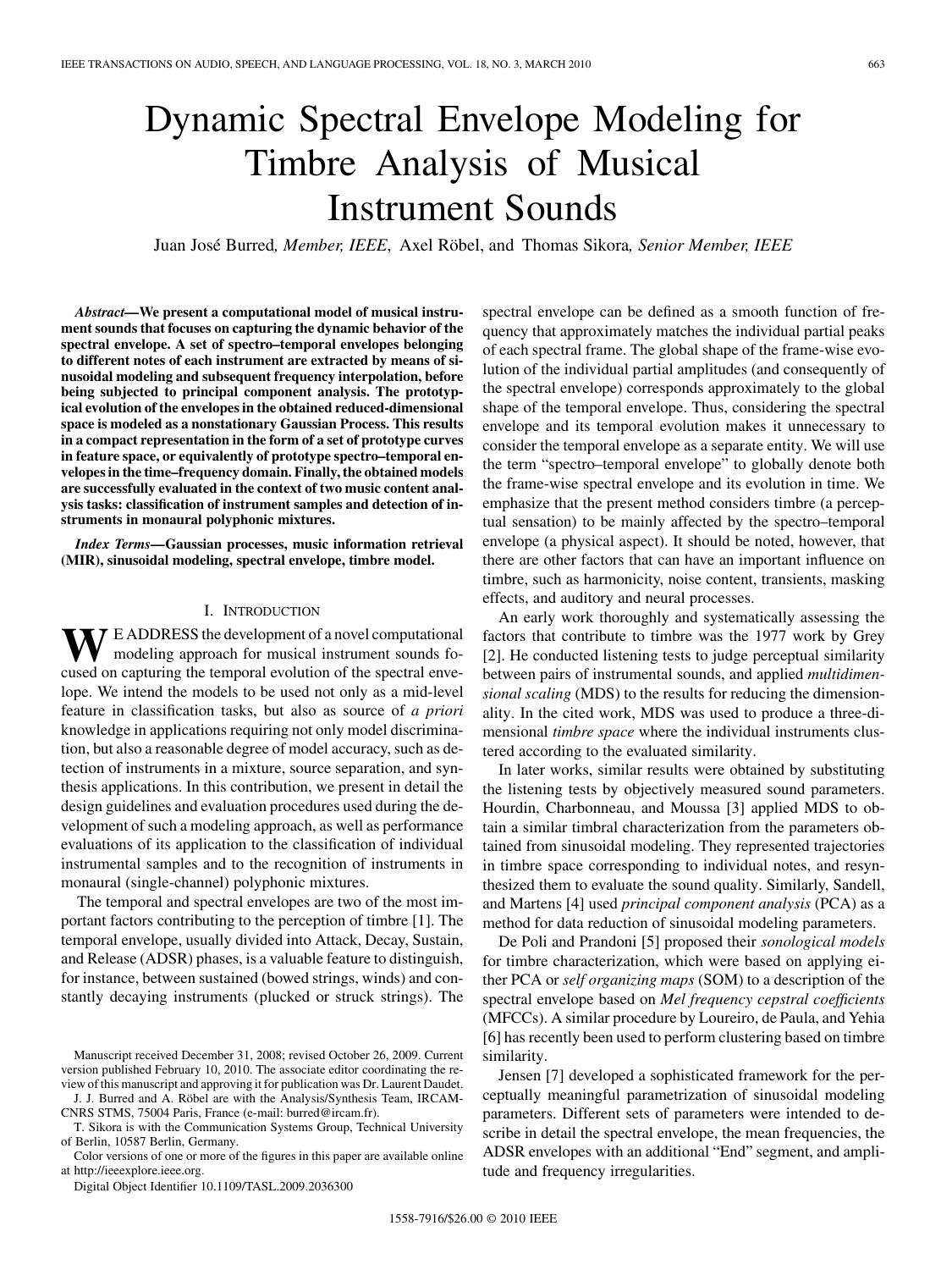In Leveau *et al.* [8], timbre analysis is addressed from the perspective of sparse signal decomposition. A musical sound is approximated as a linear combination of *harmonic atoms*, where each atom is a sum of harmonic partials whose amplitudes are learned *a priori* on a per-instrument basis. A modified version of the *Matching Pursuit* (MP) algorithm is then used in the detection stage to select the atoms that best describe the observed signal, which allows single-voice and polyphonic instrument recognition.

A great variety of spectral features have been proposed in the context of audio content analysis, first in fields such as *automatic speech recognition* (ASR) or sound analysis and synthesis, later in *music information retrieval* (MIR). Most of them are basic measures of the spectral shape (centroid, flatness, rolloff, etc.), and are too simple to be considered full models of timbre. More sophisticated measures make use of psychoacoustical knowledge to produce a compact description of spectral shape. This is the case of the very popular MFCCs [9], which are based on a Mel-warped filter bank and a cepstral smoothing and energy compaction stage achieved by a *discrete cosine transform* (DCT). However, MFCCs provide a rough description of spectral shape and are thus unsuitable for applications requiring a high level of accuracy.

The MPEG-7 standard includes spectral basis decomposition as feature extraction [10]. The extraction is based on an estimation of a rough overall spectral shape, defined as a set of energies in fixed frequency bands. Although this shape feature is called Audio Spectrum Envelope, it is not a spectral envelope in the stricter sense of matching the partial peaks.

Our approach aims at combining an accurate spectral feature extraction front-end with a statistical learning procedure that faithfully captures dynamic behavior. To that end, we first discuss the general criteria that guided the design of the modeling approach (Section II). The main part of this paper (Sections III and IV) is a detailed description of the proposed sound modeling method, which is divided into two main blocks: the *representation stage* and the *prototyping stage*. The representation stage (Section III) corresponds to what, in the pattern recognition community, is called the feature extraction stage. It describes how the spectro–temporal envelopes are estimated from the training samples by means of sinusoidal modeling and subsequent frequency interpolation and dimensionality reduction via PCA, and places special emphasis on discussing the formant alignment issues that arise when using notes of different pitches for the training. This section includes the description of a set of experiments (Section III-D) aimed at evaluating the appropriateness of the chosen spectral front-end. The prototyping stage (Section IV) aims at learning statistical models (one model per instrument) out of the dimension-reduced coefficients generated in the representation stage. In order to reflect the temporal evolution in detail, the projected coefficient trajectories are modeled as a set of Gaussian processes (GP) with changing means and variances. This offers possibilities for visualization and objective timbre characterization, as will be discussed in detail. Finally, the application of the trained models in two MIR tasks will be presented: Section V addresses the classification of isolated musical instrument samples and Section VI the more demanding task of detecting which instruments are present on a single-channel mixture of up to four instruments. Conclusions are summarized in Section VII, together with several possible directions for future research.

The modeling method presented here was first introduced in [11]. That work addressed the evaluation of the representation stage, but it lacked detail about the sinusoidal modeling and basis decomposition procedures and, most importantly, it only provided a very brief mention of the prototyping stage (i.e., the temporal modeling as Gaussian processes), without any formalized presentation. The present contribution provides all missing details and contains a full presentation and discussion of the prototyping stage, together with new experiments and observations concerning the interpretation of the obtained prototypical spectral shapes. More specifically, it addresses the influence of the extracted timbre axes (introduced later) on the spectral shape, the observation of formants (Section IV), and the influence of the frequency alignment procedure on the inter-instrument classification confusion (Section V). The application of the models for polyphonic instrument recognition has been presented more extensively in [12]. Since the main focus here was the design of the modeling approach, we only provide a brief presentation thereof in Section VI, and we refer the reader to that work for further details concerning that particular application. Finally, another related article is [13], where the models were used for source separation purposes. In particular, source separation is based on extending the polyphonic recognition procedure of Section VI to recover missing or overlapping partials by interpolating the prototypical time–frequency templates. However, since the emphasis here was on sound analysis, such a topic is not covered here.

## II. DESIGN CRITERIA

In benefit of the desired multipurpose nature of the models, the following three design criteria were followed and evaluated during the development process: *representativeness*, *compactness*, and *accuracy*. The above mentioned methods fulfill some of the criteria, but do not meet the three conditions at the same time. The present work was motivated by the goal of combining all three advantages into a single algorithm. Each criterion has an associated objective measure that will be defined later (Section III-D). It should be noted that these measures were selected according to their appropriateness within the context of the signal processing methods used here, and they should be considered only an approximation to the sometimes fairly abstract criteria (e.g., representativeness) they are intended to quantify. Another simplification of this approach worth mentioning is that the criteria are considered independent from each other, while dependencies do certainly exist. What follows is a detailed discussion of how the approaches from the literature reviewed above meet or fail to meet the criteria, and how those limitations are proposed to be overcome.

## *A. Representativeness*

An instrument model should be able to reflect the essential timbral characteristics of any exemplar of that instrument (e.g., the piano model should approximate the timbre of any model and type of piano), and be valid for notes of different pitches, lengths, dynamics and playing styles. We will refer to this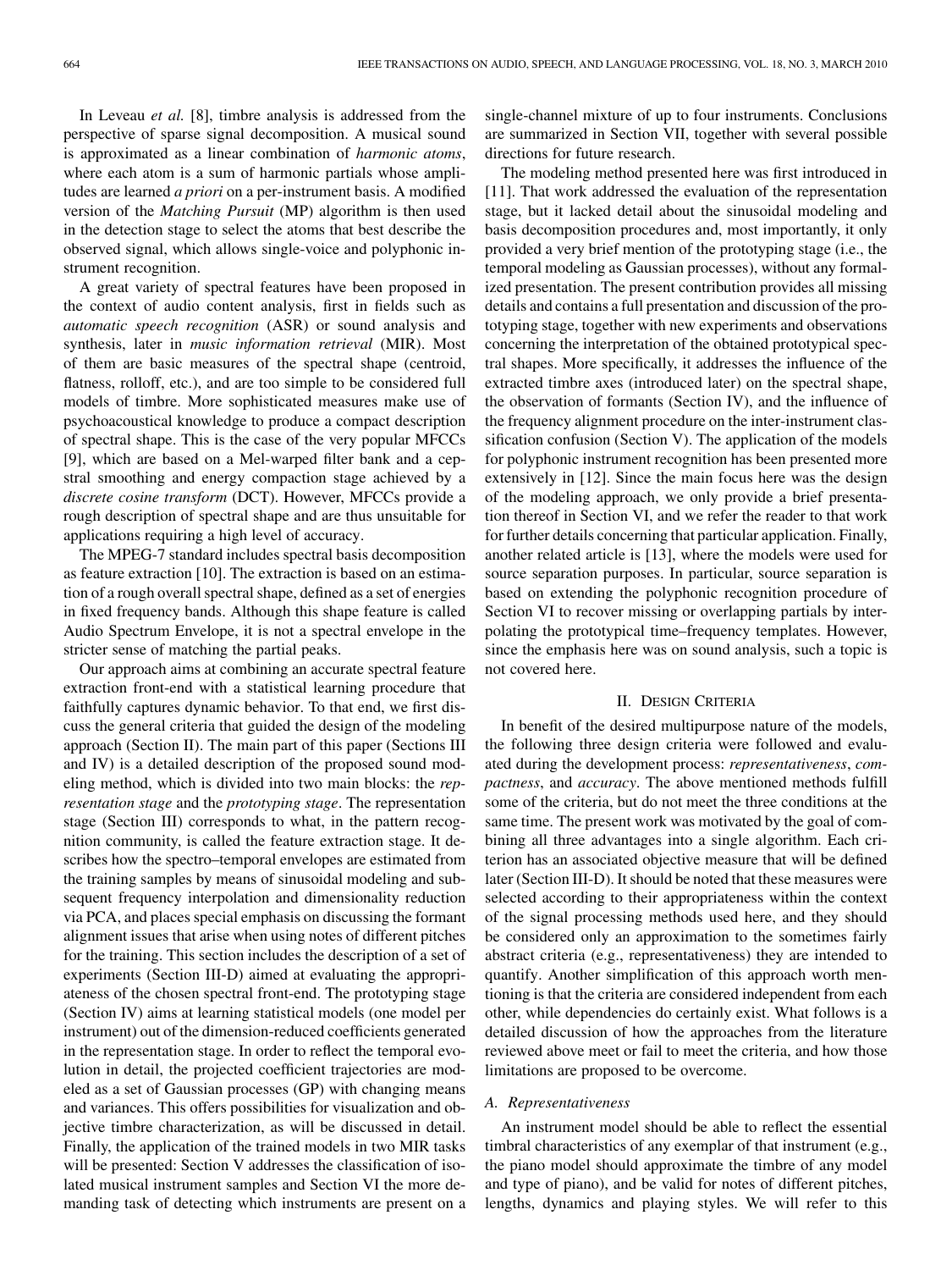requirement as the representativeness criterion. This requires using a training database containing samples with a variety of those factors, and a consequent extraction of prototypes.

Many of the above-mentioned methods focus on the automatic generation of timbre spaces for the subsequent timbral characterization of individual notes, rather than on training representative instrument models valid for a certain range of pitches, dynamics, etc. For instance in [3], [4], and [6], several notes are concatenated to obtain common bases for generating the timbre spaces; there is however no statistical learning of the notes' projections from each instrument into a parametric model. In [5], a static Gaussian modeling approach is proposed for the clusters formed by the projected coefficients. MFCCs and the MPEG-7 approach are indeed intended for large-scale training with common pattern recognition methods, but as mentioned they do not meet the requirement of accuracy of the envelope description. In this paper, we propose a training procedure consisting of extracting common spectral bases from a set of notes of different pitches and dynamics, followed by the description of each instrument's training set as a Gaussian process. Only one playing style per instrument has been considered (i.e., no pizzicati, stacatti, or other articulations). It can be strongly assumed that such special playing styles would require additional specific models, since they heavily change the spectro–temporal behavior.

It should be noted that, while there have been several works dealing with an explicit modeling of the dependency of timbre on the fundamental frequency  $(f_0)$  or on the dynamics (see e.g., the work by Kitahara *et al.* [14] and Jensen's Instrument Definition Attributes model in [15]), that was not our goal here. Specifically, we address  $f_0$ -dependency from a different perspective: instead of seeking an  $f_0$ -dependent model, we accommodate the representation stage such that the modeling error produced by considering notes of different pitches is minimized. In other words, we seek prototypical spectro–temporal shapes that remain reasonably valid for a range of pitches. This allows avoiding a preliminary multipitch extraction stage in applications involving polyphonic mixtures, such as polyphonic instrument detection (Section VI) or source separation [13]. This important characteristic of the model will be discussed in detail in the next section.

In our experiments, we measure representativeness by the averaged distance in feature space between all samples belonging to the training database and all samples belonging to the test database. A high similarity between both data clouds (both in distance and in shape) indicates that the model has managed to capture essential and representative features of the instrument. The significance of such a measure, like in many other pattern recognition tasks, will benefit from a good-quality and well-populated database.

## *B. Compactness*

Compactness refers to the ability to include as much information (variance, entropy) in models as simple as possible. It does not only result in more efficient computation, storage and retrieval but, together with representativeness, implies that the model has captured the essential characteristics of the source. In [4], compactness was considered one of the goals, but no

training was performed. MFCCs are highly compact but, again, inaccurate. This work will use PCA spectral basis decomposition to attain compactness. In such a context, the natural measure of compactness is the variance explained by the retained PCA eigenvalues.

# *C. Accuracy*

Some applications require a high representation accuracy. As an example, in a polyphonic detection task, the purpose of the models is to serve as a template guiding the separate detection of the individual overlapping partials. The same is valid if the templates are used to generate a set of partial tracks for synthesis. Model accuracy is a demanding requirement that is not always necessary in classification or retrieval by similarity, where the goal is to extract global, discriminative features. Many approaches relying on sinusoidal modeling [3]–[6] are based on highly accurate spectral descriptions, but fail to fulfill either compactness or representativeness. The model used here relies on an accurate description of the spectral envelope by means of sinusoidal-modeling-based interpolation. In the present context, accuracy is measured by the averaged amplitude error between the original spectro–temporal envelope and the spectro–temporal envelope retrieved and reconstructed from the models.

## III. REPRESENTATION STAGE

The aim of the representation stage is to produce a set of coefficients describing the individual training samples. The process of summarizing all the coefficients belonging to an instrument into a prototype subset representative of that particular instrument will be the goal of the prototyping stage.

# *A. Envelope Estimation Through Sinusoidal Modeling*

The first step of the training consists in extracting the spectro–temporal envelope of each individual sound sample of the training database. For its effectiveness, simplicity, and flexibility, we chose the interpolation approach to envelope estimation. It consists in frame-wise selecting the prominent sinusoidal peaks extracted with sinusoidal modeling and defining a function between them by interpolation. Linear interpolation results in a piecewise linear envelope containing edges. In spite of its simplicity, it has proven adequate for several applications [16]. Cubic interpolation results in smoother curves, but is more computationally expensive.

Sinusoidal modeling [16], also called additive analysis, performs a frame-wise approximation of amplitude, frequency, and phase parameter triplets  $\hat{s}_{pr} = (\hat{A}_{pr}, \hat{f}_{pr}, \hat{\theta}_{pr})$ . Here, p is the partial index and  $r$  is the frame (time) index. Throughout this paper, logarithmic amplitudes will be used. The set of frequency points  $f_{pr}$  for all partials during a given number of frames is called *frequency support*. In this paper, the phases  $\hat{\theta}_{pr}$  will be ignored.

To perform the frame-wise approximations  $\hat{s}_{pr}$ , sinusoidal modeling implements the consecutive stages of peak picking and partial tracking. A sinusoidal track is the trajectory described by the amplitudes and frequencies of a sinusoidal peak across consecutive frames. To denote a track  $t_t$ , the following notation will be used:  $\mathbf{t}_t = \{\hat{s}_{p_t r} | R_t^0 \le r \le R_t^L\}$ , where  $p_t$  is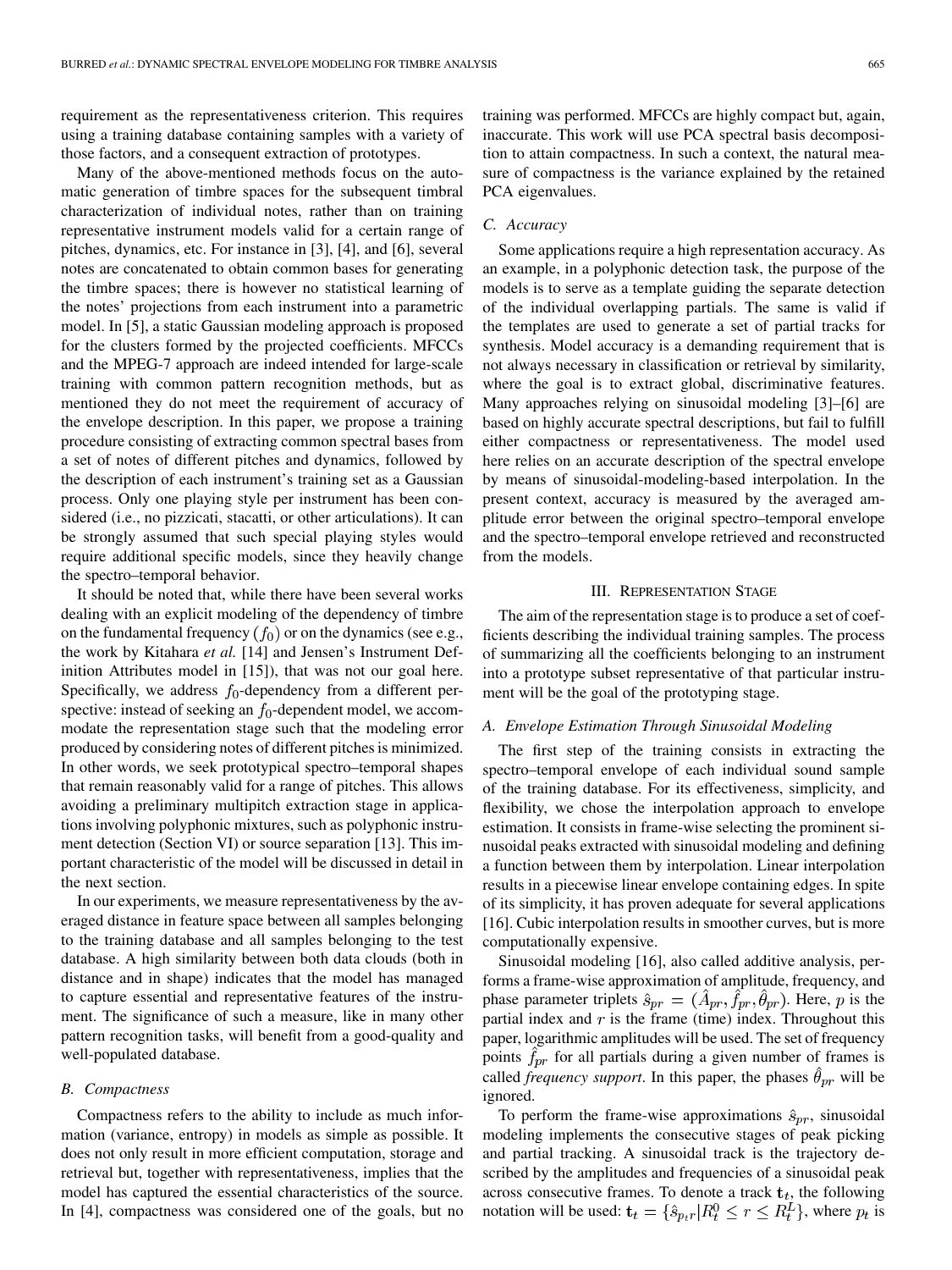the partial index associated with the track and  $R_t^0$  and  $R_t^L$  are, respectively, its first and last frames. These stages have two possible modes of operation: harmonic and inharmonic. The harmonic mode is used whenever the  $f_0$  is known beforehand. It is more robust since the algorithm can guess that the partials will be positioned close to integer multiples of  $f_0$ , and also because the analysis parameters can be adapted accordingly. In this paper, harmonic sinusoidal modeling is used for the representation stage experiments (Section III-D) and for training the models for the classification and polyphonic detection applications (Sections V and VI). Inharmonic mode will be used when analyzing the mixtures for polyphonic instrument detection (Section VI). In harmonic mode, a Blackmann window of size  $W = 5f_0$  and a hop size of  $W/4$  were used, with a sampling rate of  $f_s = 44.1$  kHz. In inharmonic mode, a Blackmann window of fixed size  $W = 8192$  samples was used, with a hop size of 2048 samples and the same  $f_s$ .

Given a set of additive analysis parameters, the spectral envelope can finally be estimated by frame-wise interpolating the amplitudes  $\hat{A}_{pr}$  at frequencies  $\hat{f}_{pr}$  for  $p = 1, \ldots, P_r$ .

# *B. Spectral Basis Decomposition*

Spectral basis decomposition [10] consists of performing a factorization of the form  $X = PY$ , where X is the data matrix containing a time–frequency (t-f) representation with  $K$  spectral bands and R time frames (usually  $R \gg K$ ), P is the transformation basis whose columns  $p_i$  are the basis vectors, and Y is the projected coefficient matrix. If the data matrix is in *temporal orientation* (i.e., it is a  $R \times K$  matrix  $\mathbf{X}(r, k)$ ), a temporal  $R \times R$  basis matrix **P** is obtained. If it is in *spectral orientation*  $(K \times R$  matrix  $\mathbf{X}(k,r)$ , the result is a spectral basis of size  $K \times K$ . Having as goal the extraction of spectral features, the latter case is of interest here.

PCA realizes such a factorization under the constraint that the variance is concentrated as compactly as possible in a few of the transformed dimensions. It meets our need for compactness and was thus chosen for the basis decomposition stage. After centering (i.e., removing the mean) and whitening (i.e., normalizing the dimensions by their respective variances), the final projection of reduced dimensionality  $D < K$  is given by

$$
\mathbf{Y}_{\rho} = \mathbf{\Lambda}_{\rho}^{-1/2} \mathbf{P}_{\rho}^{T} \left( \mathbf{X} - E \{ \mathbf{X} \} \right)
$$
 (1)

where  $\Lambda = \text{diag}(\lambda_1, \dots, \lambda_D)$  and  $\lambda_d$  are the D largest eigenvalues of the covariance matrix  $\Sigma_{\rm x}$ , whose corresponding eigenvectors are the columns of  $P_\rho$ . The  $\rho$  subscript denotes dimensionality reduction and indicates the mentioned eigenvalue and eigenvector selection. The truncated model reconstruction would then yield the approximation

$$
\hat{\mathbf{X}} = \mathbf{P}_{\rho} \mathbf{\Lambda}_{\rho}^{1/2} \mathbf{Y}_{\rho} + E\{\mathbf{X}\}.
$$
 (2)

## *C. Frequency Alignment*

To approach the design criterion of representativeness we need to consider notes of different instrument exemplars, dynamics and pitches into the training set. More specifically, we concatenate in time the spectro–temporal envelopes of different exemplars, dynamics and pitches into a single input data matrix, and extract the common PCA bases. However, since the spectro–temporal envelope can greatly vary between pitches, concatenating the whole pitch range of a given instrument can produce excessively flat common bases, thus resulting in a poor timbral characterization. On the other hand, it can be expected that the changes in envelope shape will be minor for notes that are consecutive in the chromatic scale. It was thus necessary to find an appropriate trade-off and choose a moderate range of consecutive semitones for the training. After preliminary tests, a range between one and two octaves was deemed appropriate for our purposes.

In Casey's original proposal [10] and related works, basis decomposition is performed upon the *short-time Fourier transform* (STFT) spectrogram, with fixed frequency positions given by the regular frequency-domain sampling of the DFT. In contrast, here the decomposition is performed on the spectro–temporal envelope, which we defined as a set of partials with varying frequencies plus an interpolation function. Thus, when concatenating notes of different pitches, the arrangement into the data matrix is less straightforward.

The simplest solution is to ignore interpolation and use directly the sinusoidal amplitude parameters as the elements of the data matrix. In this case, the number of partials to be extracted for each note is fixed and the partial index  $p$  is used as frequency index, obtaining  $\mathbf{X}(p,r)$  with elements  $x_{pr} = A_{pr}$ . We will refer to this as *Partial Indexing* (PI).

The PI approach is simple and appropriate in some contexts ([3], [4]), but when concatenating notes of different pitches, several additional considerations have to be taken into account. These concern the formant- or resonance-like spectral features, that can either lie at the same frequency, irrespective of the pitch, or be correlated with the fundamental frequency. In this paper, the former will be referred to as  $f_0$ -invariant features, and the latter as  $f_0$ -correlated features. When concatenating notes of different pitches for the training, their frequency support will change logarithmically. If the PI arrangement is used, this has the effect of misaligning the  $f_0$ -invariant features in the data matrix. On the contrary, possible features that follow the logarithmic evolution of  $f_0$  will become aligned.

An alternative to PI is to interpolate between partial amplitudes to approximate the spectral envelope, and to sample the resulting function at a regular grid of  $G$  points uniformly spaced within a given frequency range  $f_g = (f_{\text{max}}/G)g$ . The spectral matrix is now defined by  $X(g, r)$ , where  $g = 1, ..., G$  is the grid index and  $r$  the frame index. Its elements will be denoted by  $x_{qr} = A_{qr}$ . This approach shall be referred to as Envelope Interpolation (EI). This strategy does not change formant alignments, but introduces an interpolation error.

In general, frequency alignment is desirable for the present modeling approach because, if subsequent training samples share more common characteristics, prototype spectral shapes will be learned more effectively. In other words, the data matrix will be more correlated and thus PCA will be able to obtain a better compression. In this context, the question arises of which one of the alternative preprocessing methods—PI (aligning  $f_0$ -correlated features) or EI (aligning  $f_0$ -invariant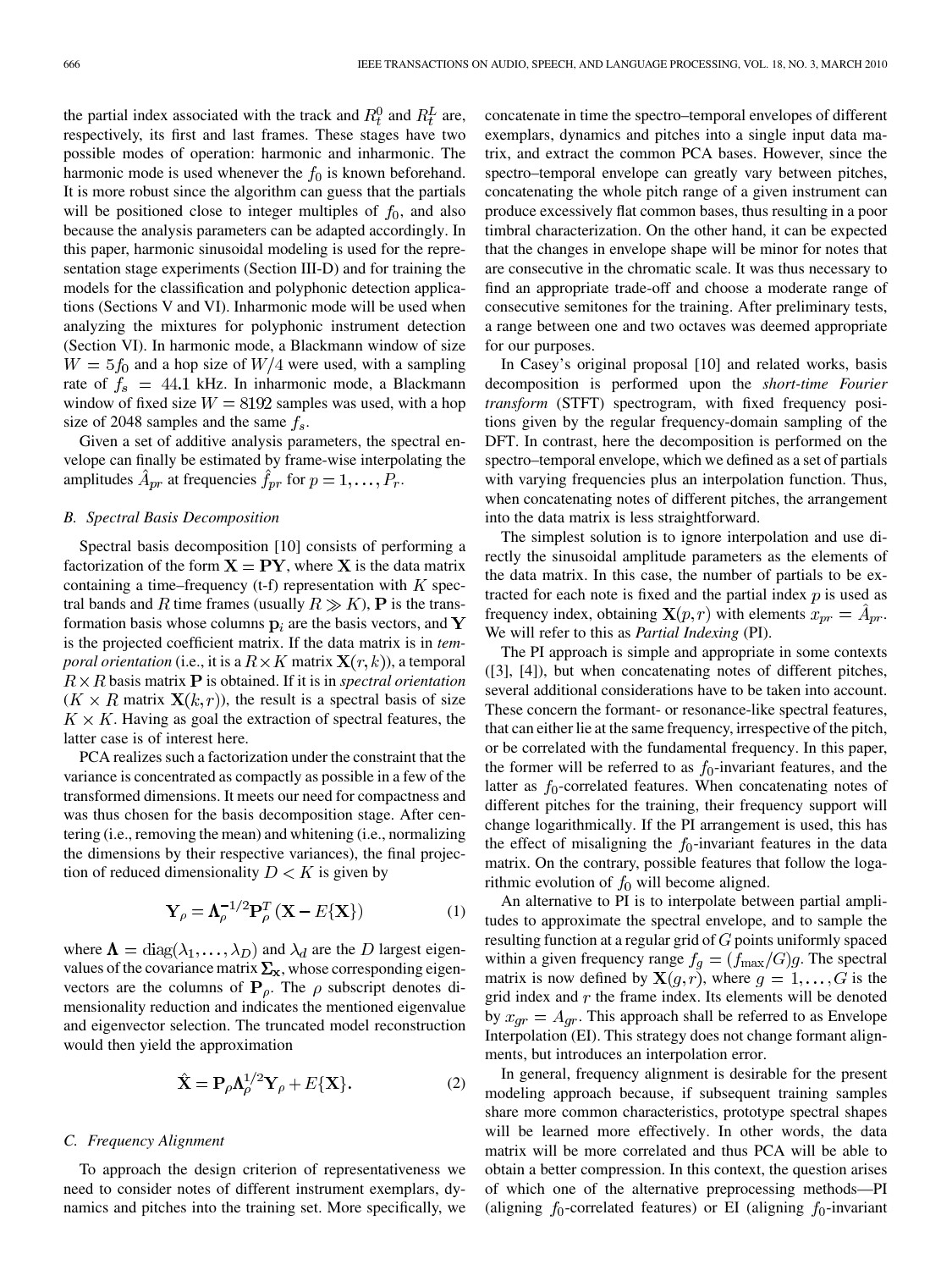features)—is more appropriate. In order to answer that question, the experiments outlined in the next section were performed.

# *D. Evaluation of the Representation Stage*

A cross-validated experimental framework was implemented to test the validity of the representation stage and to evaluate the influence of the PI, linear EI, and cubic EI methods. Here, some experimental results will be presented. Further results and evaluation details can be found in [11].

The used samples are part of the RWC database [17]. One octave (C4 to B4) of two exemplars from each instrument type was trained. As test set, the same octave from a third exemplar from the database was used. All sound samples belonging to each set were subjected to sinusoidal modeling, concatenated in time and arranged into a data matrix using either the PI or the EI method. For the PI method,  $P = 20$  partials were extracted. For the EI method,  $f_{\text{max}}$  was set as the frequency of the 20th partial of the highest note present in the database, so that both methods span the same maximum frequency range, and a frequency grid of  $G = 40$  points was defined.

As mentioned earlier, representativeness was measured in terms of the global distance between the training and testing coefficients. We avoid probabilistic distances that rely on the assumption of a certain probability distribution, which would yield inaccurate results for data not matching that distribution. Instead, average point-to-point distances were used. In particular, the averaged minimum distance between point clouds, normalized by the number of dimensions, was computed:

$$
\Delta_D(\omega_1, \omega_2) = \frac{1}{D} \left\{ \frac{1}{n_1} \sum_{i=1}^{n_1} \min_{\mathbf{y}_j \in \omega_2} \{ d(\mathbf{y}_i, \mathbf{y}_j) \} + \frac{1}{n_2} \sum_{j=1}^{n_2} \min_{\mathbf{y}_i \in \omega_1} \{ d(\mathbf{y}_i, \mathbf{y}_j) \} \right\}
$$
(3)

where  $\omega_1$  and  $\omega_2$  denote the two clusters,  $n_1$  and  $n_2$  are the number of points in each cluster,  $y_i$  are the PCA coefficients, and  $d(\cdot)$  denotes the Mahalanobis distance

$$
d(\mathbf{y}_0, \mathbf{y}_1) = \sqrt{(\mathbf{y}_0 - \mathbf{y}_1)^T \mathbf{\Sigma}_\mathbf{Y}^{-1} (\mathbf{y}_0 - \mathbf{y}_1)}
$$
(4)

where  $\Sigma_Y$  is the global covariance matrix.

Compactness was measured by the explained variance (EV) of the PCA eigenvalues  $\lambda_i$ 

$$
EV(D) = 100 \frac{\sum_{i}^{D} \lambda_{i}}{\sum_{i}^{K} \lambda_{i}}.
$$
 (5)

Accuracy was defined in terms of the reconstruction error between the truncated t-f reconstruction of (2) and the original data matrix. To that end, the *relative spectral error* (RSE) [18] was measured

$$
RSE = \frac{1}{R} \sum_{r=1}^{R} \sqrt{\frac{\sum_{p=1}^{P_r} (A_{pr} - \tilde{A}_{pr})^2}{\sum_{p=1}^{P_r} A_{pr}^2}}
$$
(6)

where  $\hat{A}_{pr}$  is the reconstructed amplitude at support point  $(p, r)$ and  $R$  is the total number of frames. In order to measure the RSE, the envelopes must be compared at the points of the original frequency support. This means that, in the case of the EI method, the back-projected envelopes must be reinterpolated using the original frequency information. As a consequence, the RSE accounts not only for the errors introduced by the dimension reduction, but also for the interpolation error itself, inherent to EI.

Fig. 1 shows the results for the particular cases of the piano (as an example of a non-sustained instrument) and of the violin (as an example of a sustained instrument). Fig. 1(a) and (d) demonstrates that EI has managed to reduce the distance between training and test sets in comparison to PI. Fig. 1(b) and (e) shows that EI achieves a higher compression than PI for low dimensionalities. A 95% of variance is achieved already for  $D = 7$  in the case of the piano and of  $D = 8$  in the case of the violin. Finally, Fig. 1(c) and (f) demonstrates that EI also reduces the reconstruction error in the low-dimensionality range. The RSE curves for PI and EI must always cross because of the zero reconstruction error of PI with  $D = K$  and of the reinterpolation error of EI. In general, cubic and linear interpolation performed very similarly.

#### IV. PROTOTYPING STAGE

In model space, the projected coefficients must be reduced into a set of generic models representing the classes. Common MIR methods include *Gaussian mixture models* (GMMs) and *hidden Markov models* (HMMs). Both are based on clustering the transformed coefficients into a set of densities, either static (GMM) or linked by transition probabilities (HMM). The evolution of the envelope in time is either completely ignored in the former case, or approximated as a sequence of states in the latter. For a higher degree of accuracy, however, the time variation of the envelope should be modeled in a more faithful manner, since it plays an important role when characterizing timbre. Therefore, the choice here was to always keep the sequence ordering of the coefficients, and to represent each class as a trajectory rather than as a cluster. For each class, all training trajectories are to be collapsed into a single *prototype curve* representing that instrument.

To that end, the following steps are taken. Let  $\mathcal{Y}_{si}$  denote the coefficient trajectory in model space corresponding to training sample s (with  $s = 1, \ldots, S_i$ ) belonging to instrument i (with  $i = 1, ..., I$ ), of length  $R_{si}$  frames:  $\mathcal{Y}_{si} = (\mathbf{y}_{si1}, \mathbf{y}_{si2}, \dots, \mathbf{y}_{siR_{si}})$ . First, all trajectories are interpolated in time using the underlying time scales in order to obtain the same number of points. In particular, the longest trajectory, of length  $R_{\text{max}}$  is selected and all the other ones are interpolated so that they have that length. In the following, the sign will denote interpolation

$$
\widetilde{\mathcal{Y}}_{si} = \text{inter}_{R_{\text{max}}} \{ \mathcal{Y}_{si} \} = (\mathbf{\widetilde{y}}_{si1}, \mathbf{\widetilde{y}}_{si1}, \dots, \mathbf{\widetilde{y}}_{siR_{\text{max}}} ). \tag{7}
$$

Then, each point in the resulting prototype curve for instrument  $\overline{i}$ , of length  $R_{\text{max}}$ , denoted by  $C_i$  =  $(p_{i1}, p_{i2}, \ldots, p_{iR_{\text{max}}})$ , is considered to be a D-dimensional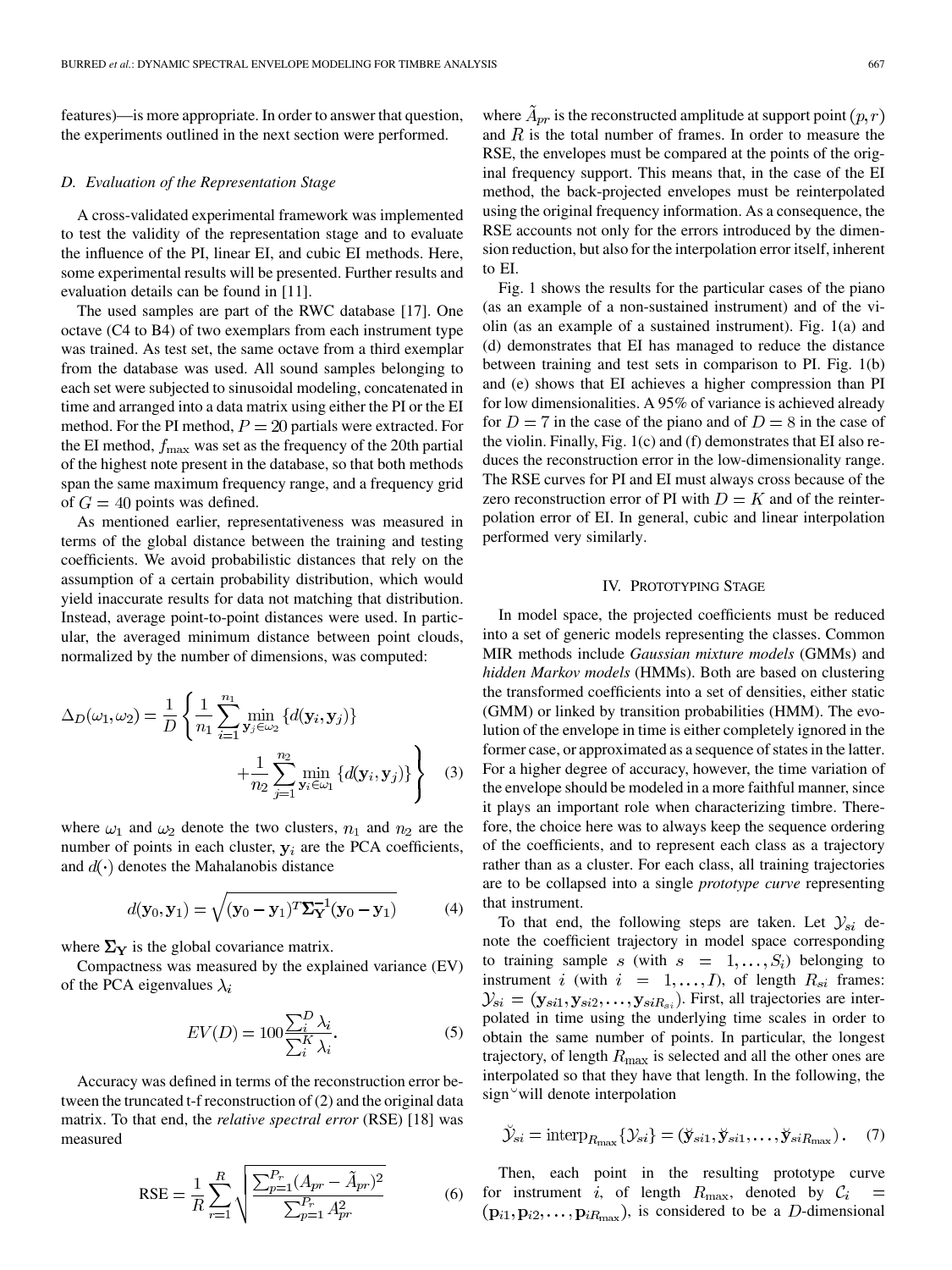

Fig. 1. Evaluation of the representation stage: results for the piano [Fig. 1(a)–(c)] and the violin [Fig. 1(d)–(f)]. Note that the y-axes of the explained variance graphs have been inverted so that for all measures, "better" means downwards. (a) Piano: train/test cluster distance (representativeness criterion). (b) Piano: explained variance (compactness criterion). (c) Piano: RSE (accuracy criterion). (d) Violin: train/test cluster distance (representativeness criterion). (e) Violin: explained variance (compactness criterion). (f) Violin: RSE (accuracy criterion).

Gaussian random variable  $\mathbf{p}_{ir} \sim N(\boldsymbol{\mu}_{ir}, \boldsymbol{\Sigma}_{ir})$  with empirical mean

$$
\mu_{ir} = \frac{1}{S_i} \sum_{s=1}^{S_i} \breve{\mathbf{y}}_{sir} \tag{8}
$$

and empirical covariance matrix  $\Sigma_{ir}$ , which for simplicity will be assumed diagonal, where  $\sigma_{ir}^2 = \text{diag}(\Sigma_{ir})$  is given by

$$
\sigma_{ir}^2 = \frac{1}{S_i - 1} \sum_{s=1}^{S_i} (\breve{\mathbf{y}}_{sir} - \boldsymbol{\mu}_{ir})^2.
$$
 (9)

The obtained prototype curve is thus a discrete-temporal sequence of Gaussian distributions in which means and covariances change over time. This can be interpreted as a  $D$ -dimensional, nonstationary GP parametrized by  $r$  (in other words, a collection of Gaussian distributions indexed by  $r$ )

$$
\mathcal{C}_i \sim GP\left(\mu_i(r), \Sigma_i(r)\right). \tag{10}
$$

Fig. 2 shows an example set of mean prototype curves corresponding to a training set of five classes: piano, clarinet, oboe, violin, and trumpet, in the first three dimensions of the PCA space. The database consists of three dynamic levels (piano, mezzoforte and forte) of two to three exemplars of each instrument type, covering a range of one octave between C4 and B4. This makes a total of 423 sound files. Here, only the mean curves formed by the values  $\mu_{ir}$  are plotted. It must be noted, however,



Fig. 2. Prototype curves in the first three dimensions of model space corresponding to a five-class training database of 423 sound samples, preprocessed using linear envelope interpolation. The starting points are denoted by squares.

that each curve has an "influence area" around it as determined by their time-varying covariances.

Note that the time normalization defined by (7) implies that all sections of the ADSR temporal envelope are interpolated with the same density. This might be disadvantageous for sustained sounds, in which the length of the sustained part is arbitrary. For example, comparing a short violin note with a long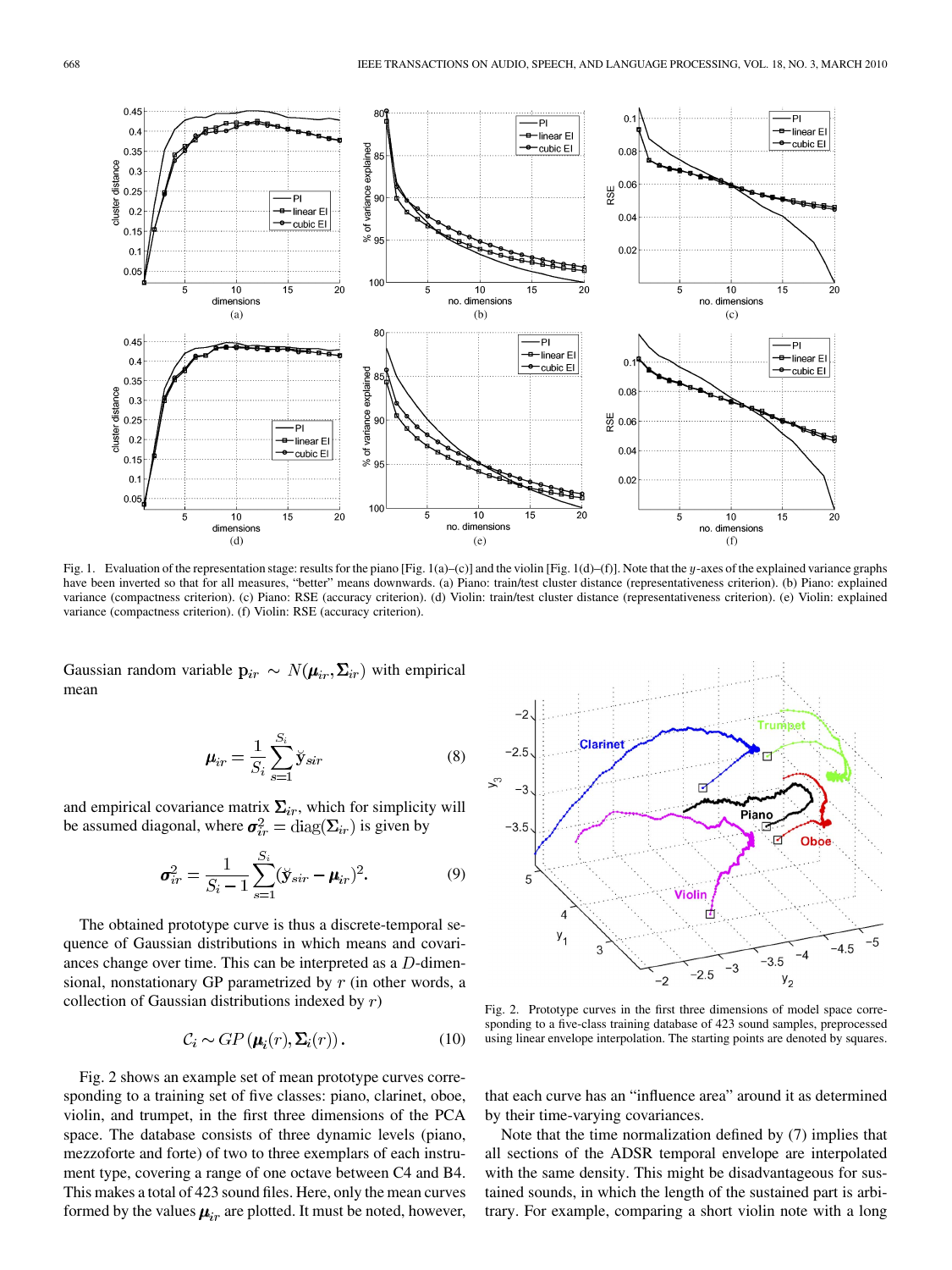

Fig. 3. Frequency profile of the prototype envelopes corresponding to two of the curves in Fig. 2. (a) Clarinet. (b) Violin.

violin note will result in the attack part of the first being excessively stretched and matched with the beginning of the sustained part of the second. The experiments in the next section will help to assess the influence of this simplification.

When projected back to the t-f domain, each prototype trajectory will correspond to a *prototype envelope* consisting of a mean surface and a variance surface, which will be denoted by  $\mathbf{M}_i(q,r)$  and  $\mathbf{V}_i(q,r)$ , respectively, where  $q = 1, \ldots, G$  denotes the sample points of the frequency grid and  $r = 1, \dots R_{\text{max}}$  for all the models. Each D-dimensional mean point  $\mu_{ir}$  in model space will correspond to a G-dimensional vector of mean amplitudes constituting a time frame of the reconstructed spectro–temporal envelope. Undoing the effects of whitening and centering, the reconstructed means are

$$
\hat{\mu}_{ir} = \mathbf{P}_{\rho} \Lambda_{\rho}^{1/2} \mu_{ir} + E\{\mathbf{X}\}
$$
 (11)

and the corresponding variance vector

$$
\hat{\sigma}_{ir}^2 = \text{diag}\left(\mathbf{P}_{\rho}\mathbf{\Lambda}_{\rho}^{1/2}\mathbf{\Sigma}_{ir}\left(\mathbf{P}_{\rho}\mathbf{\Lambda}_{\rho}^{1/2}\right)^T\right) \tag{12}
$$

both of G dimensions, which form the columns of  $\mathbf{M}_i(q, r)$  and  $V_i(q, r)$ , respectively.

Analogously as in model space, a prototype envelope can be interpreted as a GP, but in a slightly different sense. Instead of being multidimensional, the GP is unidimensional (in amplitude), but parametrized with means and variances varying in the two-dimensional t-f plane. Such prototype envelopes are intended to be used as t-f templates that can be interpolated at any desired t-f point. Thus, the probabilistic parametrization can be considered continuous, and therefore the indices  $t$  and  $f$  will be used, instead of their discrete counterparts  $r$  and  $k$ . The prototype envelopes can then be denoted by

$$
\mathcal{E}_i \sim GP\left(\mu_i(t, f), \sigma_i^2(t, f)\right). \tag{13}
$$

Fig. 3 shows the frequency-amplitude projection of the mean prototype envelopes corresponding to the clarinet and violin prototype curves of Fig. 2. The shades or colors denote the different time frames. Note the different formant-like features in the mid-low frequency areas. On the figures, several prominent formants are visible, constituting the characteristic averaged spectral shapes of the respective instruments. Again, only the mean surfaces are represented, but variance influence areas are also contained in the model.



Fig. 4. Envelope evaluation points and traces for Fig. 5.

The average resonances found with the modeling procedure presented here are consistent with previous acoustical studies. As an example, the frequency profile of the clarinet [Fig. 3(a)] shows a spectral hill that corresponds to the first measured formant, which has its maximum between 1500 and 1700 Hz [19]. Also, the bump around 2000 Hz on the violin profile [Fig. 3(b)] can be identified as the "bridge hill" observed by several authors [20], produced by renonances of the bridge.

Depending on the application, it can be more convenient to perform further processing on the reduced-dimensional PCA space or back in the t-f domain. When classifying individual notes, such as introduced in the next section, a distance measure between unknown trajectories and the prototype curves in PCA space has proven a successful approach. However, in applications where the signals to be analyzed are mixtures of notes, such as polyphonic instrument recognition (Section VI), the envelopes to be compared to the models can contain regions of unresolved overlapping partials or outliers, which can introduce important interpolation errors when adapted to the frequency grid needed for projection onto the bases. In those cases, working in the t-f domain will be more convenient.

To gain further insight into the meaning of the timbre axes, the spectral envelope was evaluated and plotted at different points of the space. In benefit of clarity, a two-dimensional projection of the space onto the first two dimensions was performed, and several evaluation "traces" were chosen as indicated by the numbered straight lines on Fig. 4. Fig. 5 represents the evolution of the spectral envelope alongside the traces defined in Fig. 4, sampled uniformly at ten different points. The thicker envelopes correspond to the starting points on the traces, which are then followed in the direction marked by the arrows. Each envelope representation in Fig. 5 corresponds to a sample point as indicated by the dots on the traces of Fig. 4. Traces 1 to 4 are parallel to the axes, thus illustrating the latter's individual influence.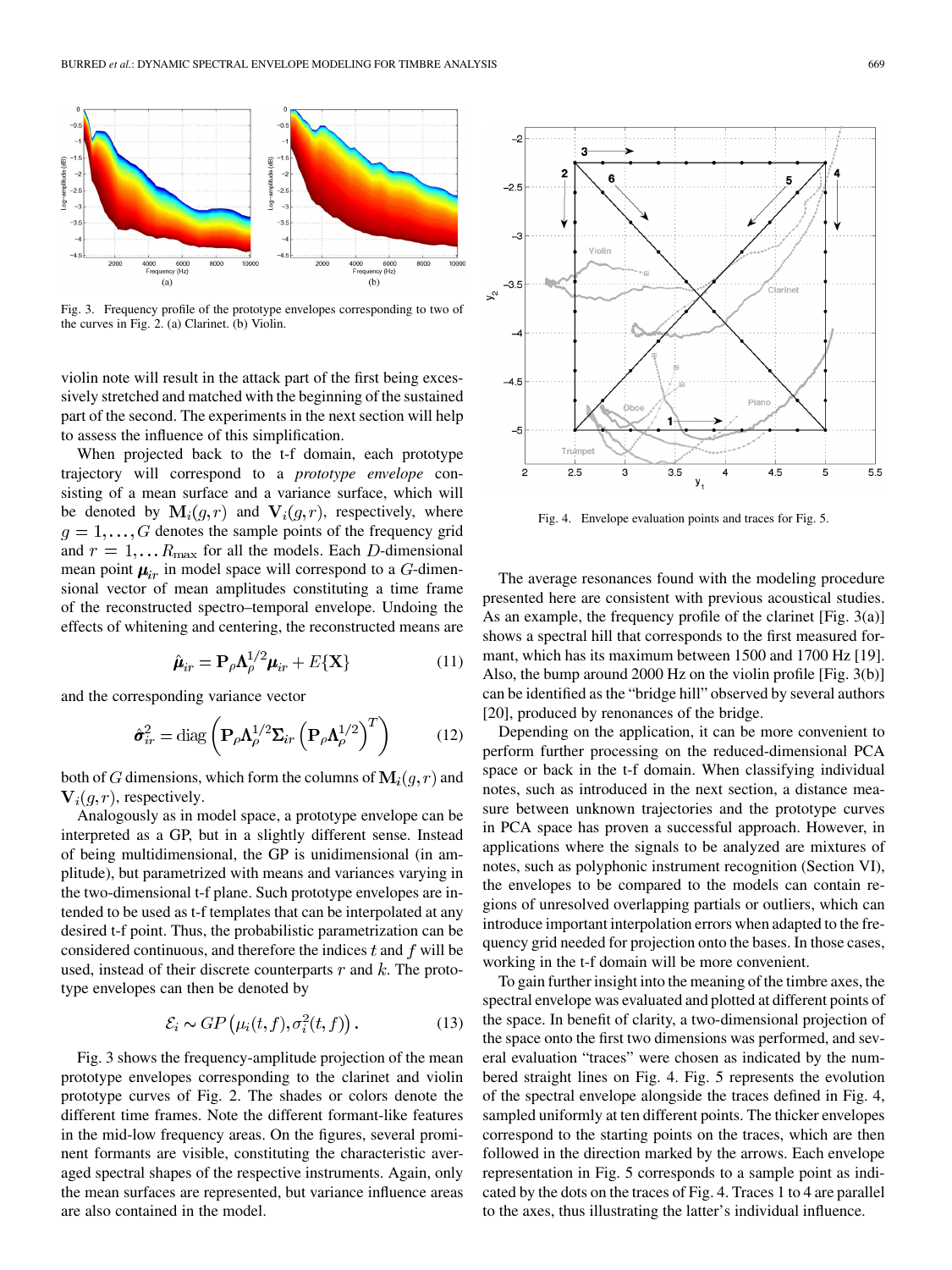

Fig. 5. Evolution of the spectral envelope alongside the traces in Fig. 4. (a) Trace 1. (b) Trace 2. (c) Trace 3. (d) Trace 4. (e) Trace 5. (f) Trace 6.

From traces 1 and 3 it can be asserted that the first dimension (axis  $y_1$ ) mostly affects the overall energy and slope of the spectral envelope. Such slope can be approximated as the slope of the straight line one would obtain performing linear regression on the spectral envelope. Along traces 2 and 4 (axis  $y_2$ ), the envelope has the clear behavior of changing the ratio between lowfrequency and high-frequency spectral content. For decreasing values of  $y_2$ , high-frequency contents decreases and low-frequency contents increases, producing a rotation of the spectral shape around a pivoting point at approximately 4000 Hz. Traces 5 and 6 travel alongside the diagonals and represent thus a combination of both behaviors.

# V. APPLICATION TO SAMPLE CLASSIFICATION

In the previous sections, it has been shown that the proposed modeling approach is successful in capturing timbral features of individual instruments. For many applications, however, dissimilarity between different models is also desired. Therefore, we evaluate the performance of the model in a classification context involving solo instrumental samples. Such a classification task is a popular application [21], aimed at the efficient managing and searching of sample databases.

We perform such a classification task extracting a common basis from the whole training set, computing one prototype curve for each class and measuring the distance between an input curve and each prototype curve. Like for prototyping, the curves must have the same number of points, and thus the input curve must be interpolated with the number of points of the



Fig. 6. Isolated sample classification results: Averaged classification accuracy.

TABLE I ISOLATED SAMPLE CLASSIFICATION: MAXIMUM AVERAGED ACCURACY AND STANDARD DEVIATION (STD)

| Representation | Accuracy | <b>STD</b>  |  |
|----------------|----------|-------------|--|
| РI             | 74 9%    | $+2.8\%$    |  |
| Linear EI      | 94.9%    | $\pm 2.1\%$ |  |
| Cubic EI       | 94.6%    | $+2.7\%$    |  |
| MFCC           | 60.4%    | $+4.1\%$    |  |

densest prototype curve, of length  $R_{\text{max}}$ . The distance between an interpolated unknown curve  $\tilde{U}$  and the *i*th prototype curve  $\mathcal{C}_i$  is defined here as the average Euclidean distance between their mean points

$$
d(\breve{U}, C_i) = \frac{1}{R_{\text{max}}} \sum_{r=1}^{R_{\text{max}}} \sqrt{\sum_{k=1}^{D} (\breve{u}_{rk} - \mu_{irk})^2}.
$$
 (14)

For the experiments, another subset of the same five classes (piano, clarinet, oboe, violin, and trumpet) was defined, again from the RWC database [17], each containing all notes present in the database for a range of two octaves (C4 to B5), in all different dynamics (forte, mezzoforte, and piano) and normal playing style, played by two to three instrument exemplars of each instrument type. This makes a total of 1098 individual note files, all sampled at 44.1 kHz. For each method and each number of dimensions, the experiments were iterated using tenfold random cross-validation. The same parameters as in the representation stage evaluations were used:  $P = 20$  partials for PI, and a frequency grid of  $G = 40$  points for EI.

The obtained classification accuracy curves are shown in Fig. 6. Note that each data point is the result of averaging the ten folds of cross-validation. The experiments were iterated up to a dimensionality of  $D = 20$ , which is the full dimensionality in the PI case. The best classification results are given in Table I. With PI, a maximal accuracy of 74.9% was obtained. This was outperformed by around 20 percent units when using the EI approach, obtaining 94.9% for linear interpolation and 94.6% for cubic interpolation.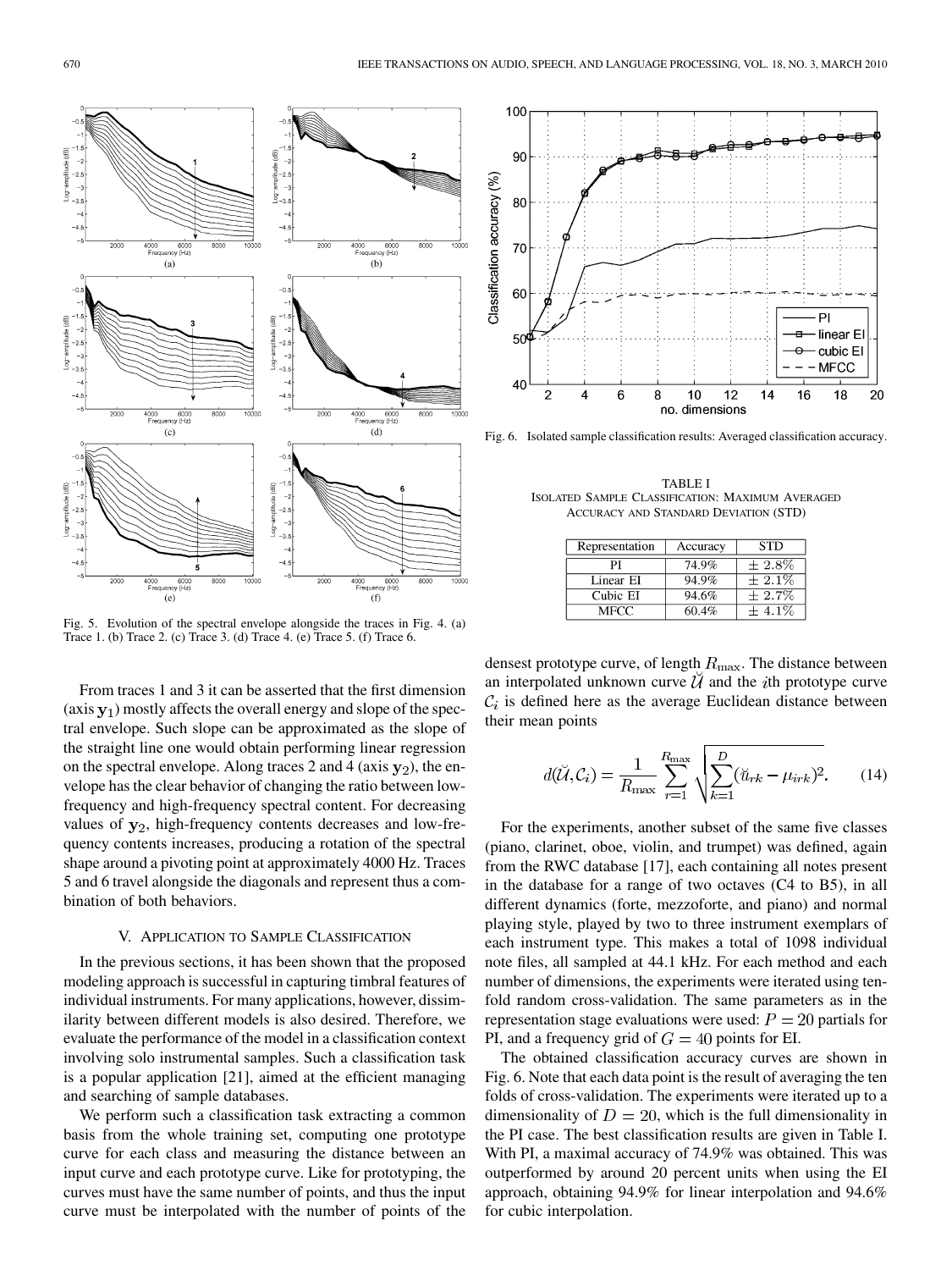TABLE II CONFUSION MATRIX FOR THE MAXIMUM ACCURACY OBTAINED WITH PI  $(D = 19)$ 

|          | found |       |       |       |       |  |
|----------|-------|-------|-------|-------|-------|--|
| real     | Ŋ     | c     | 0     | v     |       |  |
| р        | 81.40 | 0.47  | 2.79  | 4.19  | 11.16 |  |
| c        | 6.07  | 86.45 | 5.14  | 1.40  | 0.93  |  |
| $\bf{0}$ | 1.40  | 4.20  | 55.94 | 12.59 | 25.87 |  |
| v        | 1.87  | 0.80  | 11.50 | 77.54 | 8.29  |  |
|          | 4.86  | 0.69  | 18.75 | 15.97 | 59.72 |  |

TABLE III CONFUSION MATRIX FOR THE MAXIMUM ACCURACY OBTAINED WITH LINEAR EI  $(D = 20)$ 

|          | found |       |       |       |       |  |
|----------|-------|-------|-------|-------|-------|--|
| real     | D     | c     | 0     | v     |       |  |
| р        | 95.81 | 1.40  | 0.47  |       | 2.33  |  |
| c        | 1.40  | 92.52 | 5.14  | 0.93  |       |  |
| $\bf{o}$ |       | 2.10  | 95.10 | 2.10  | 0.70  |  |
| v        | 1.07  | 0.53  |       | 95.45 | 2.94  |  |
|          |       |       |       | 3.47  | 96.53 |  |

To assess instrument-wise performances, two confusion matrices are shown in Table II (for the best performance achieved with PI) and in Table III (for the best performance achieved with linear EI). The initials on the matrices denote: piano  $(p)$ , clarinet  $(c)$ , oboe  $(o)$ , violin  $(v)$ , and trumpet  $(t)$ . All individual performances are better with EI than with PI, but the difference in performances between instruments show a completely different behavior. In particular, note that the clarinet obtained both the best performance of all instruments with PI (86.45%) and the worst performance with EI (92.52%). Recall that PI aligns  $f_0$ -correlated features and EI aligns  $f_0$ -invariant features. The spectrum of the clarinet has the particularity that the odd partials are predominant. When estimating the spectral envelope, this produces important inter-peak valleys that are, in effect,  $f_0$ -correlated features, which are thus kept aligned by PI. It follows that for the clarinet,  $f_0$ -correlated features predominate over static formants, and the contrary is valid for the other four considered instruments.

Another conclusion that can be drawn from the confusion matrices is that the piano, the only non-sustained instrument considered, did not perform significantly better than the sustained instruments. This suggests that the simplicity of the time normalization process (which, as mentioned above, is uniform in all phases of the ADSR envelope) has a relatively small effect on the performance, at least for this application scenario.

For comparison, the representation stage was replaced with a standard implementation of MFCCs. Note that MFCCs follow a similar succession of stages than our approach (envelope estimation followed by compression), but they are expected to perform worse because the estimation stage delivers a rougher envelope (based on fixed frequency bands), and the DCT produces only a suboptimal decorrelation. The MFCC coefficients were subjected to GP prototyping, and a set of MFCC prototype curves was thus created. The results are again shown in Fig. 6 and Table I. The highest achieved classification rate was only of 60.4% (with  $D = 13$ ).

The obtained accuracies are comparable to those of other systems from the literature. A review of approaches can be found in [21]. As examples of methods with a similar number of classes, we can cite the work by Brown *et al.* [22], based on a Naïve Bayes Classifier and attaining a classification accuracy of 84% for four instrument classes, the work by Kaminskyj and Materka [23], based on a feedforward Neural Network and reaching an accuracy of 97% with four classes, and the work by Livshin and Rodet [24], where a k-Nearest Neighbors algorithm attains a performance of 90.53% for ten classes, interestingly using only the sinusoidal part of the signals.

#### VI. APPLICATION TO POLYPHONIC INSTRUMENT RECOGNITION

Isolated sample classification, as presented in the previous section, is useful for applications involving sound databases intended for professional musicians or sound engineers. A broader group of users will potentially be more interested in analysis methods that can handle more realistic and representative musical data, such as full musical tracks containing mixtures of different instruments. While far from being applicable to a wide range of instrumentations and production styles, current methods aiming at the detection of instruments in a polyphonic mixture aim towards that ideal goal of generalized *auditory scene analysis*.

Thus, a second, more demanding, analysis application was selected to test the appropriateness of the models. In particular, we address the detection of the occurrence of instruments in single-channel mixtures. The main difficulty of such a task, compared to the single-voice case, arises from the fact that the observed partials correspond to overlapping notes of different timbres, thus not purely following the predicted t-f template approximations. In such a case, it will be more convenient to work in the t-f domain. Also, since the notes have to be compared one-by-one to the templates, they must first be located in the audio stream by means of an onset detection stage.

Past approaches towards polyphonic timbre detection typically either consider the mixture as a whole [25] or attempt to separate the constituent sources with prior knowledge related to pitch [26]. The method proposed here is based on the grouping and partial separation of sinusoidal components, but has the particularity that no harmonicity is assumed, since classification is solely based on the amplitude of the partials and their evolution in time. As a result, no pitch-related *a priori* information or preliminary multipitch detection step are needed. Also, it has the potential to detect highly inharmonic instruments, as well as single-instrument chords.

The mixture is first subjected to inharmonic sinusoidal extraction, followed by a simple onset detection, based on counting the tracks born at a particular frame. Then, all tracks  $t_t$  having its first frame close to a given onset location  $L_0^{on}$  are grouped into the set  $\mathcal{T}_o$ . A track belonging to this set can be either non-overlapping (if it corresponds to a new partial not present in the previous track group  $\mathcal{T}_{o-1}$  or overlapping with a partial of the previous track (if its mean frequency is close, within a narrow margin, to the mean frequency of a partial from  $T_{o-1}$ ). Due to the fact that no harmonicity is assumed, it cannot be decided from the temporal information alone if a partial overlaps with a partial belonging to a note or chord having the onset within the same analysis window or not. This is the origin of the current onset separability constraint on the mixture, which hinders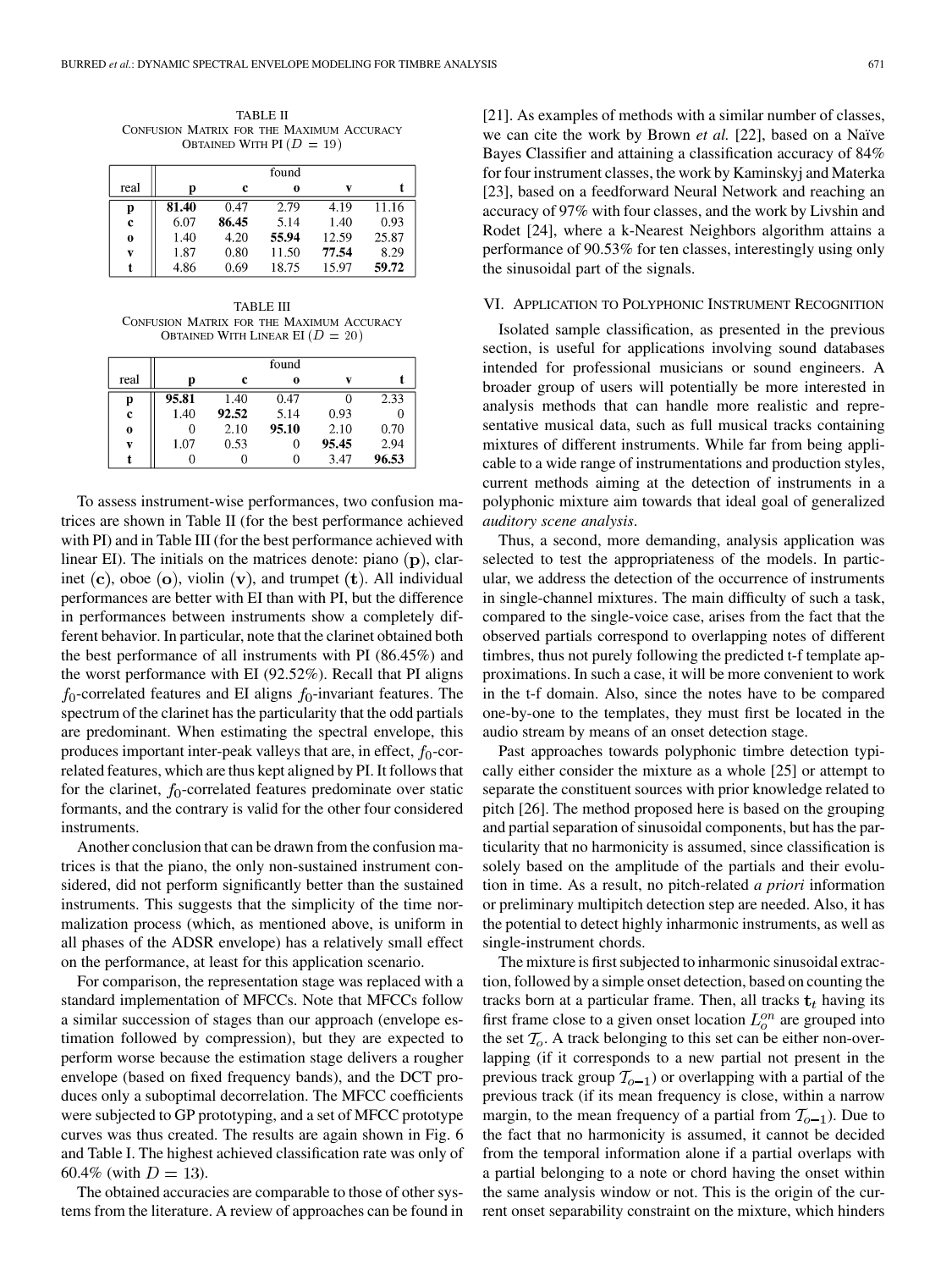two notes of being individually detected if their onsets are synchronous. For each track set  $\mathcal{T}_o$ , a reduced set  $\mathcal{T}'_o$  was created by eliminating all the overlapping tracks in order to facilitate the matching with the t-f templates.

Then, the classification module matches each one of the track groups  $T'_o$  with each one of the prototype envelopes, and selects the instrument corresponding to the highest match. To that end, envelope similarity was first defined as the following optimization problem, based on the total Euclidean distance between amplitudes:

$$
d\left(\mathcal{T}'_o, \tilde{\mathbf{M}}_{io}\right) = \min_{\alpha, N} \left\{ \sum_{t \in \mathcal{T}'_o} \sum_{r=1}^{R_t} \left| A_{tr}^N + \alpha - \mathbf{M}_i \left( f_{tr}^N \right) \right| \right\}
$$
(15)

where  $R_t$  is the number of frames in track  $t_t \in T'_0$ ,  $\alpha$  is an amplitude scaling parameter, and  $A_{tr}^N$  and  $f_{tr}^N$  denote the amplitude and frequency values for a track belonging to a group that has been stretched so that its last frame is  $N$ . The optimization based on amplitude scaling and track stretching is necessary to avoid the overall gain and note length having an effect on the measure. In order to perform the evaluation  $\mathbf{M}_{io} = \mathbf{M}_i(\mathbf{F}_o)$  at the frequency support  $\mathbf{F}_o$ , for each data point the model frames closest in time to the input frames are chosen, and the corresponding values for the mean surface are linearly interpolated from neighboring data points.

To also take into account the variance of the models, a corresponding likelihood-based problem was defined as

$$
L\left(\mathcal{T}'_o|\pmb{\theta}_i\right) = \max_{\alpha,N} \left\{ \prod_{t \in \mathcal{T}'_o} \prod_{r=1}^{R_t} p\left(A_{tr}^N + \alpha | \mathbf{M}_i\left(f_{tr}^N\right), \mathbf{V}_i\left(f_{tr}^N\right)\right) \right\}
$$

where  $p(x)$  denotes a unidimensional Gaussian distribution.

The single-channel mixtures used for the experiments were generated by linearly mixing samples of isolated notes from the RWC database [17] with separated onsets. Two different types of mixtures were generated: simple mixtures consisting of one single note per instrument and sequences of more than one note per instrument. A total of 100 mixtures were generated. The training database consists of the five instruments mentioned before, covering two octaves (C4-B5), and contains 1098 samples in total. For the evaluation, the database was partitioned into separate training (66% of the database) and test sets (33% of the database). The training set contains samples from one or two exemplars, and the test set contains samples from a further instrument exemplar. More precisely, this means that 66% of the samples were used to train the models, and the remaining 33% were used to generate the 100 mixtures.

The classification measure chosen was the note-by-note accuracy, i.e., the percentage of individual notes with correctly detected onsets that were correctly classified. Table IV shows the results. The likelihood approach worked better than the Euclidean distance in all cases, showing the advantage of taking into account the model variances. Note that these experiments had the goal of testing the performance of the spectral matching module alone, and do not take into account the performance of the onset detection stage.

TABLE IV POLYPHONIC INSTRUMENT RECOGNITION ACCURACY (%)

|                    | Simple mixtures |       |       | Sequences |       |
|--------------------|-----------------|-------|-------|-----------|-------|
| Polyphony          |                 |       |       |           |       |
| Euclidean distance | 68.48           | 52.25 | 41.28 | 64.66     | 50.64 |
| Likelihood         | 73.15           | 55.56 | 54.18 | 63.68     | 56.40 |

While a fully significant performance comparison with other systems is difficult due to the lack of a common database and evaluation procedure, we can cite the previous work [27], which used the same timbre modeling procedure and a similar database (linear mixtures from the RWC samples, albeit six instruments are considered, instead of five). The onset detection stage and subsequent track grouping heuristics, used here, are replaced in that work by a graph partitioning algorithm. The note-by-note classification accuracy was of 65% with two voices, 50% with three voices, and 33% with four voices.

# VII. CONCLUSION AND FUTURE WORK

The task of developing a computational model representing the dynamic spectral characteristics of musical instruments has been addressed. The development criteria were chosen and combined so that such models can be used in a wide range of MIR applications. To that end, techniques aiming at compactness (PCA), accuracy of the envelope description (sinusoidal modeling and spectral interpolation) and statistical learning (training and prototyping via Gaussian Processes) were combined into a single framework. The obtained features were modeled as prototype curves in a reduced-dimensional space, which can be projected back into the t-f domain to yield a set of t-f templates called prototype envelopes.

We placed emphasis on the evaluation of the frequency misalignment effects that occur when notes of different pitches are used in the same training database. To that end, data preprocessing methods based on PI and EI were compared in terms of explained variance, reconstruction error and training/test cluster similarity, with EI being better in most cases for low and moderate dimensionalities of up to around 1/4 of the full dimensionality. It follows that the interpolation error introduced by EI was compensated by the gain in correlation in the training data.

The developed timbre modeling approach was first evaluated for the task of classification of isolated instrument samples, consisting in projecting the spectro–temporal envelope of unknown samples into the PCA space and comparing an average distance between the resulting trajectory and each one of the prototype curves. This approach reached a classification accuracy of 94.9% with a database of five classes, and outperformed using MFCCs for the representation stage by 34 percent units.

As a second, more demanding application, detection of instruments in monaural polyphonic mixtures was tested. Such a task focused on the analysis of the amplitude evolution of the partials, matching it with the pre-trained t-f templates. The obtained results show the viability of such a method without requiring multipitch estimation. Accuracies of 73.15% for two voices, 55.56% for three voices, and 54.18% for four voices were obtained. To overcome the current constraint on the separability of the onsets, the design of more robust spectro–temporal similarity measures will be needed.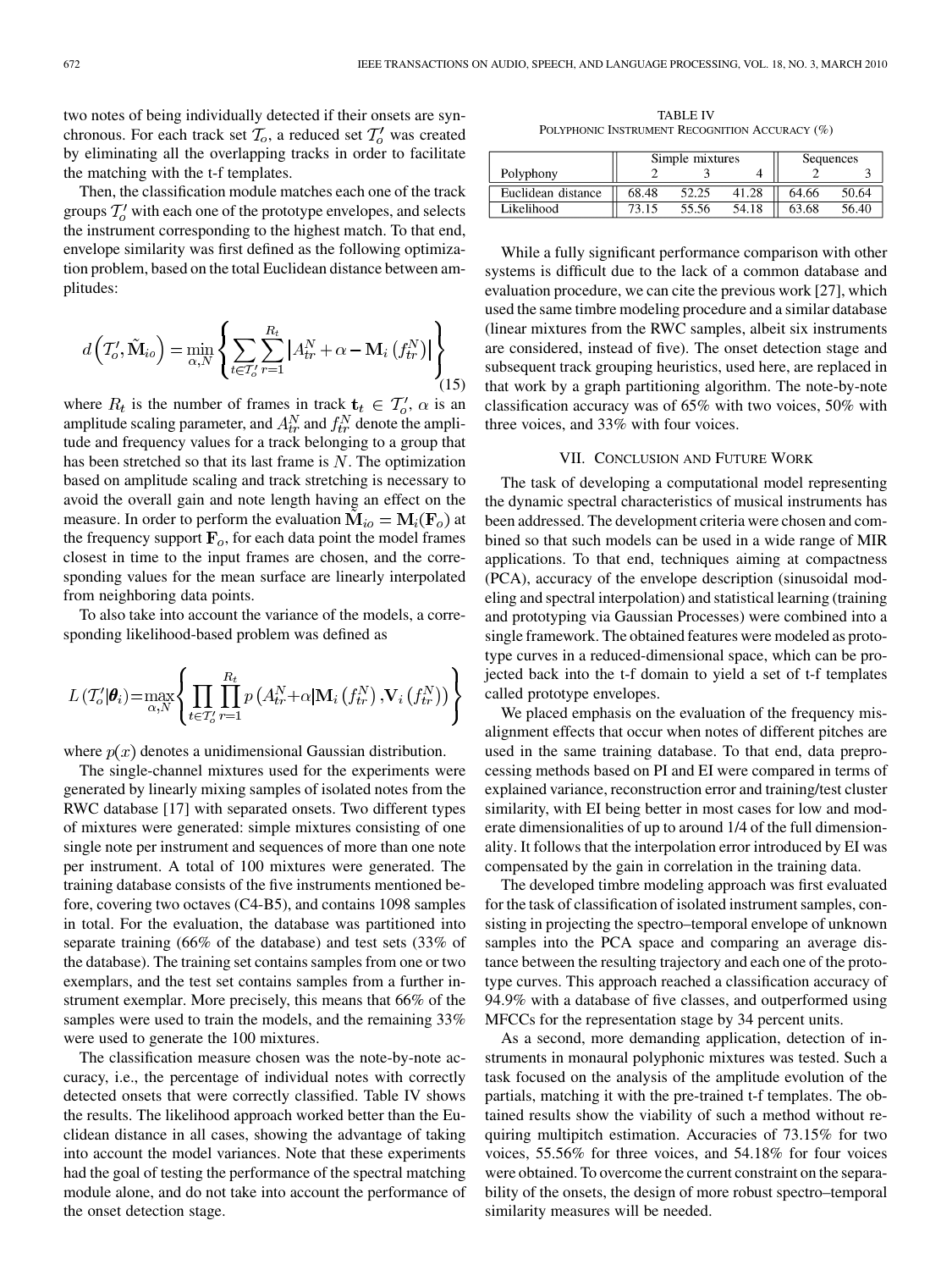A possibility for further research is to separate prototype curves into segments of the ADSR envelope. This can allow three enhancements: first, different statistical models can be more appropriate to describe different segments of the temporal envelope. Second, such a multi-model description can allow a more abstract parametrization at a morphological level, turning timbre description into the description of geometrical relationships between objects, and finally, it would allow treating the segments differently when performing time interpolation for the curve averaging, and time stretching for maximum-likelihood timbre matching, thus avoiding stretching the attack time in the same degree than the sustained part.

It is also possible to envision sound-transformation or synthesis applications involving the generation of dynamic spectral envelope shapes by navigating through the timbre space, either by a given set of deterministic functions or by user interaction. If combined with multi-model extensions of the prototyping stage, like the ones mentioned above, this could allow approaches to morphological or object-based sound synthesis. It can be strongly assumed that for such possible future applications involving sound resynthesis, perceptual aspects (such as auditory frequency warpings or masking effects) will have to be explicitly considered as part of the models in order to obtain a satisfactory sound quality.

The presented modeling approach is valid for sounds with predominant partials, both harmonic or inharmonic, and in polyphonic scenarios it can handle linear mixtures. Thus, a final evident research goal would be to extend the applicability of the models to perform with more realistic signals of higher polyphonies, different mixing model assumptions (e.g., delayed or convolutive models due to reverberation) and real recordings that can contain, e.g., different levels of between-note articulations (transients), playing modes, or noisy or percussive sounds.

#### **REFERENCES**

- [1] J. F. Schouten, "The perception of timbre," in *Proc. 6th Int. Congr. Acoust.*, Tokyo, Japan, 1968, vol. GP-6-2, pp. 35–44.
- [2] J. M. Grey, "Multidimensional perceptual scaling of musical timbre," *J. Acoust. Soc. Amer.*, vol. 61, no. 5, pp. 1270–1277, 1977.
- [3] C. Hourdin, G. Charbonneau, and T. Moussa, "A multidimensional scaling analysis of musical instruments' time-varying spectra," *Comput. Music J.*, vol. 21, no. 2, pp. 40–55, 1997.
- [4] G. Sandell and W. Martens, "Perceptual evaluation of principal-component-based synthesis of musical timbres," *J. Audio Eng. Soc.*, vol. 43, no. 12, pp. 1013–1028, Dec. 1995.
- [5] G. D. Poli and P. Prandoni, "Sonological models for timbre characterization," *J. New Music Research*, vol. 26, no. , pp. 170–197, 1997.
- [6] M. Loureiro, H. de Paula, and H. Yehia, "Timbre classification of a single musical instrument," in *Proc. Int. Conf. Music Inf. Retrieval (ISMIR)*, Barcelona, Spain, 2004.
- [7] K. Jensen, "The timbre model," in *Proc. Workshop Current Research Directions Comput. Music*, Barcelona, Spain, 2001.
- [8] P. Leveau, E. Vincent, G. Richard, and L. Daudet, "Instrument-specific harmonic atoms for mid-level music representations," *IEEE Trans. Audio, Speech Lang. Process.*, vol. 16, no. 1, pp. 116–128, Jan. 2008.
- [9] S. B. Davis and P. Mermelstein, "Comparison of parametric representations for monosyllabic word recognition in continuously spoken sentences," *IEEE Trans. Acoust., Speech, Signal Process.*, vol. ASSP-28, no. 4, pp. 357–366, Aug. 1980.
- [10] M. Casey, "Sound classification and similarity tools," in *Introduction to MPEG-7*, B. S. Manjunath and T. Sikora, Eds. New York: Wiley, 2002.
- [11] J. J. Burred, A. Röbel, and X. Rodet, "An accurate timbre model for musical instruments and its application to classification," in *Proc. Workshop Learn. Semantics Audio Signals (LSAS)*, Athens, Greece, Dec. 2006.
- [12] J. J. Burred, A. Röbel, and T. Sikora, "Polyphonic musical instrument recognition based on a dynamic model of the spectral envelope," in *Proc. IEEE Int. Conf. Acoust., Speech, Signal Process. (ICASSP)*, Taipei, Taiwan, Apr. 2010, pp. 173–176.
- [13] J. J. Burred and T. Sikora, "Monaural source separation from musical mixtures based on time–frequency timbre models," in *Proc. Int. Conf. Music Information Retrieval (ISMIR)*, Vienna, Austria, Sep. 2007.
- [14] T. Kitahara, M. Goto, and H. G. Okuno, "Musical instrument identification based on f0-dependent multivariate normal distribution," in *Proc. IEEE Int. Conf. Acoust., Speech, Signal Process. (ICASSP)*, Hong Kong, China, 2003, pp. 421–424.
- [15] K. Jensen, "Timbre models of musical sounds," Ph.D. dissertation, Dept. Comput. Sci., Univ. of Copenhagen, Copenhagen, Denmark, 1999.
- [16] X. Amatriain, J. Bonada, A. Loscos, and X. Serra, "Spectral processing," in *DAFX—Digital Audio Effects*, U. Zölzer, Ed. New York: Wiley, 2002, pp. 373–438.
- [17] M. Goto, H. Hashiguchi, T. Nishimura, and R. Oka, "RWC music database: Music genre database and musical instrument sound database," in *Proc. Int. Conf. Music Inf. Retrieval (ISMIR)*, Baltimore, MD, 2003.
- [18] A. Horner, "A simplified wavetable matching method using combinatorial basis spectra selection," *J. Audio Eng. Soc.*, vol. 49, no. 11, pp. 1060–1066, 2001.
- [19] J. Backus*, The Acoustical Foundations of Music*. New York: Norton, 1977.
- [20] N. H. Fletcher and T. D. Rossing*, The Physics of Musical Instruments*. New York: Springer, 1998.
- [21] P. Herrera, G. Peeters, and S. Dubnov, "Automatic classification of musical instrument sounds," *J. New Music Res.*, vol. 32, no. 1, pp. 3–21, 2003.
- [22] J. C. Brown, O. Houix, and S. McAdams, "Feature dependence in the automatic identification of musical woodwind instruments," *J. Acoust. Soc. Amer.*, vol. 109, no. 3, pp. 1064–1072, 2001.
- [23] I. Kaminskij and A. Materka, "Automatic source identification of monophonic musical instrument sounds," in *Proc. IEEE Int. Conf. Neural Netw.*, Perth, WA, Australia, 1995, pp. 189–194.
- [24] A. Livshin and X. Rodet, "The significance of the non-harmonic "noise" versus the harmonic series for musical instrument recognition," in *Proc. Int. Conf. Music Inf. Retrieval (ISMIR)*, Victoria, BC, Canada, 2006.
- [25] S. Essid, G. Richard, and B. David, "Instrument recognition in polyphonic music," in *Proc. IEEE Int. Conf. Acoust., Speech, Signal Process. (ICASSP)*, Philadelphia, PA, 2005, pp. 245–248.
- [26] B. Kostek, "Musical instrument classification and duet analysis employing music information retrieval techniques," *Proc. IEEE*, vol. 92, no. 4, pp. 712–729, Apr. 2004.
- [27] L. G. Martins, J. J. Burred, G. Tzanetakis, and M. Lagrange, "Polyphonic instrument recognition using spectral clustering," in *Proc. Int. Conf. Music Inf. Retrieval (ISMIR)*, Vienna, Austria, Sep. 2007.



**Juan José Burred** (M'09) received the Telecommunication Engineering degree from the Polytechnic University of Madrid, Madrid, Spain, in 2004, and the Ph.D. degree from the Communication Systems Group, Technical University of Berlin, Berlin, Germany, in 2008.

He was a Research Assistant at the Berlin-based company zplane.development and at the Communication Systems Group of the Technical University of Berlin. In 2007, he joined IRCAM, Paris, France, where he currently works as a Researcher. His

research interests include audio content analysis, music information retrieval, source separation, and sound synthesis. He also holds a degree in piano and music theory from the Madrid Conservatory of Music.